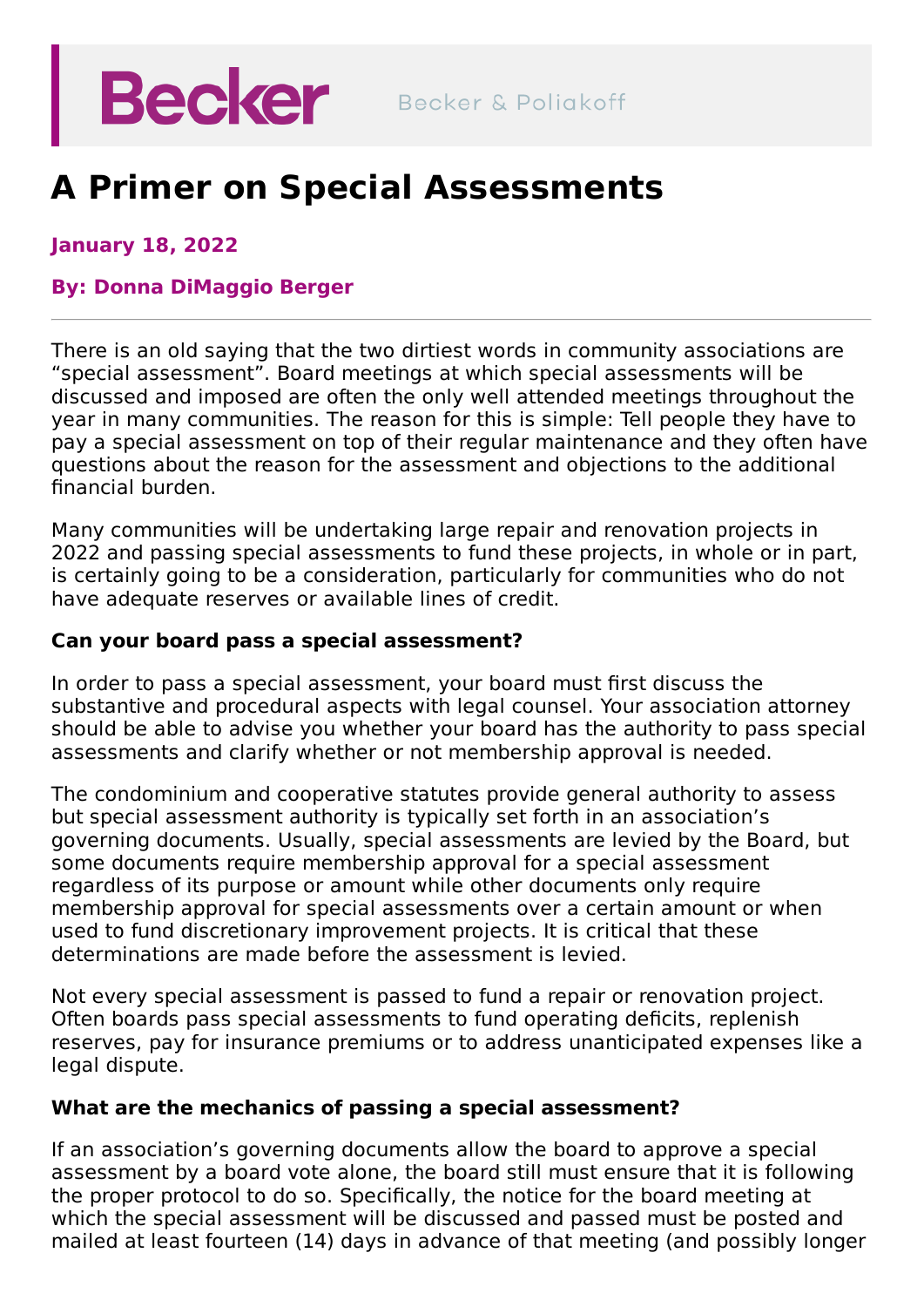if the governing documents require more advance notice than the statutes require). That board meeting notice also must contain an agenda with a description of the purpose(s) for the special assessment and an estimated amount for the assessment. It is important that boards use the proper language to describe the purpose or purposes for the special assessment and how much they approximate it will be. For example, there is a difference between passing a special assessment to repay a loan that was obtained for a repair or renovation project and a special assessment which is being passed to fund that project directly. In addition, all costs associated with the project such as legal, engineering, permits, etc. should all be factored in to the special assessment if your board does not want to run the risk of having to pass a second special assessment. It is always advisable to build a contingency factor into the special assessment for potential cost overruns.

At the special assessment board meeting, the purposes for the assessment stated on the notice cannot be changed but the amount listed on that notice is only an estimate and sometimes does change after the directors discuss the assessment and hear input from the members. After the meeting, notice of the Board Resolution adopting the special assessment and setting forth the purpose(s), amount and payment terms must be sent out to all owners. It is important that boards and their managers, when calculating the allocation for the special assessment, not assume that the allocation is the same as that used for regular maintenance. Some governing documents allocate special assessments on a pro rata basis even though regular maintenance is allocated on a unit type or square footage basis and vice versa.

If a board fails to follow the substantive and procedural requirements when passing a special assessment, the Association will be unable to enforce the assessment if it is not paid and another properly noticed meeting will be required to ratify and readopt the assessment. The fallout from that kind of snafu can be significant but there is an ability to ratify an improperly passed special assessment. See Wimbledon Townhouse Condo v. Wolfson 510 So.2d 1106 (Fla.App. 4 Dist. 1987).

## **What are the different options for financing a project?**

For any large or unexpected expenditure, a board should evaluate the different available funding options. If a project cannot be fully funded via reserves, some communities decide to fund large projects with a combination of reserves, a loan and/or a special assessment. Naturally, several things need to line up for this to happen. First, the community must have reserves set aside for the specific project (e.g. roof replacement, painting, etc.) or a majority vote of the members is required to approve the use of reserve funds for another purpose.

Second, the board must have the authority under the documents to procure a loan and/or pass a special assessment. The advantage to obtaining a loan or using existing reserves is that your board has funds readily available to meet the contractual obligations on the project. A loan can be attractive to owners if the board gives them the option to pay in lump sum or to pay in installments, thereby reducing the risk of owner defaults.

Most financing used to fund association construction projects starts out as a line of credit during the construction phase with the association paying interest only either as a budget line item or as a special assessment. When the project is completed, the line of credit converts to an amortizing loan. At that point, since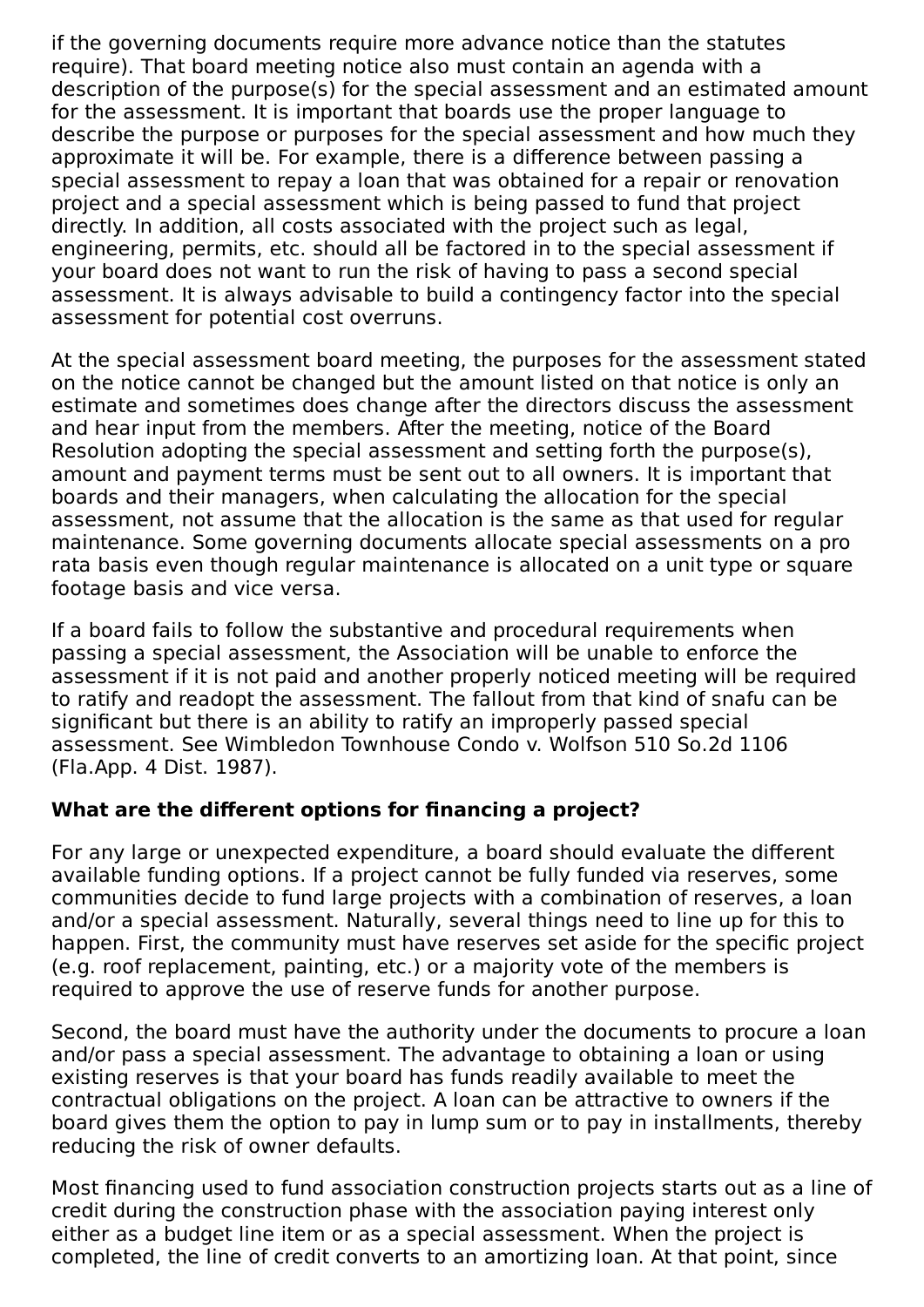the total project cost is known and each owner's share is set, owners may be given the option to pay their share in full, which is then used to reduce the principal, or pay in installments with interest that coincides with the interest accruing on the loan. Many boards decide to impose a "due on sale" clause meaning the balance of special assessment installments would be due in full when a unit is sold. However, there are pros and cons to such a clause. Operationally, reducing the debt every time a unit sells is a good thing. However, if a unit is foreclosed by a first mortgage holder, the "due on sale" clause may be used to wipe out the remaining installments due from that unit, meaning the balance becomes an obligation of the rest of the members, even those who prepaid. The solution requires careful wording of when the "due on sale" clause applies.

## **What is the best way to handle multi-year special assessments?**

With multi-year assessments, numerous units may sell while the special assessment is pending. Every time a unit is being sold an estoppel certificate must be produced at the request of an owner or a lender or the lender's agent. If a unit is not in collection, that estoppel certificate will be filled out by the manager or a board member. Confirming the existence of one or more special assessments is an essential part of the disclosure to a buyer who requests an estoppel certificate.

If a project is upcoming but an assessment has not yet been levied the estoppel certificate is not required to disclose special assessments that are planned but not yet adopted. If you undertake to make a representation to a prospective buyer, it must be accurate so check with association counsel on the wording of your estoppel certificate.

## **Get it right the first time!**

Cost overruns, lowball estimates and even a change in the board can all result in having to revisit a special assessment. If the Board has to pass an additional special assessment, there are different ways to handle the situation. The second special assessment could subsume the first one or there could be two concurrent special assessments. However, in terms of the psychological impact on your members and the bookkeeping burden on your manager, it is best to err on the conservative side at the outset as it is preferable to cancel the final installment rather than be forced to levy additional assessments.

## **How do you handle the challenges to collecting a special assessment?**

Unfortunately, there will be people subject to large special assessments who are simply unable to pay for them. Association members on fixed incomes and others who have not budgeted for unexpected large special assessments may have very limited options when it comes to borrowing money to pay a special assessment. For people who want to pay but need more time, reasonable payment plans can be utilized but a board must offer that option only after discussing with association counsel how to best structure the plan and when it should be used.

Funding reserves is the best insurance policy against future large special assessments for repair and maintenance projects. This is why the Florida Legislature has mandated bold disclaimer language on the voting materials for reserve funding votes. At a minimum, the association's operating budget must include an accurate reserve schedule so that the owners can see for themselves the financial projections showing the major expenses on the horizon. The 2022